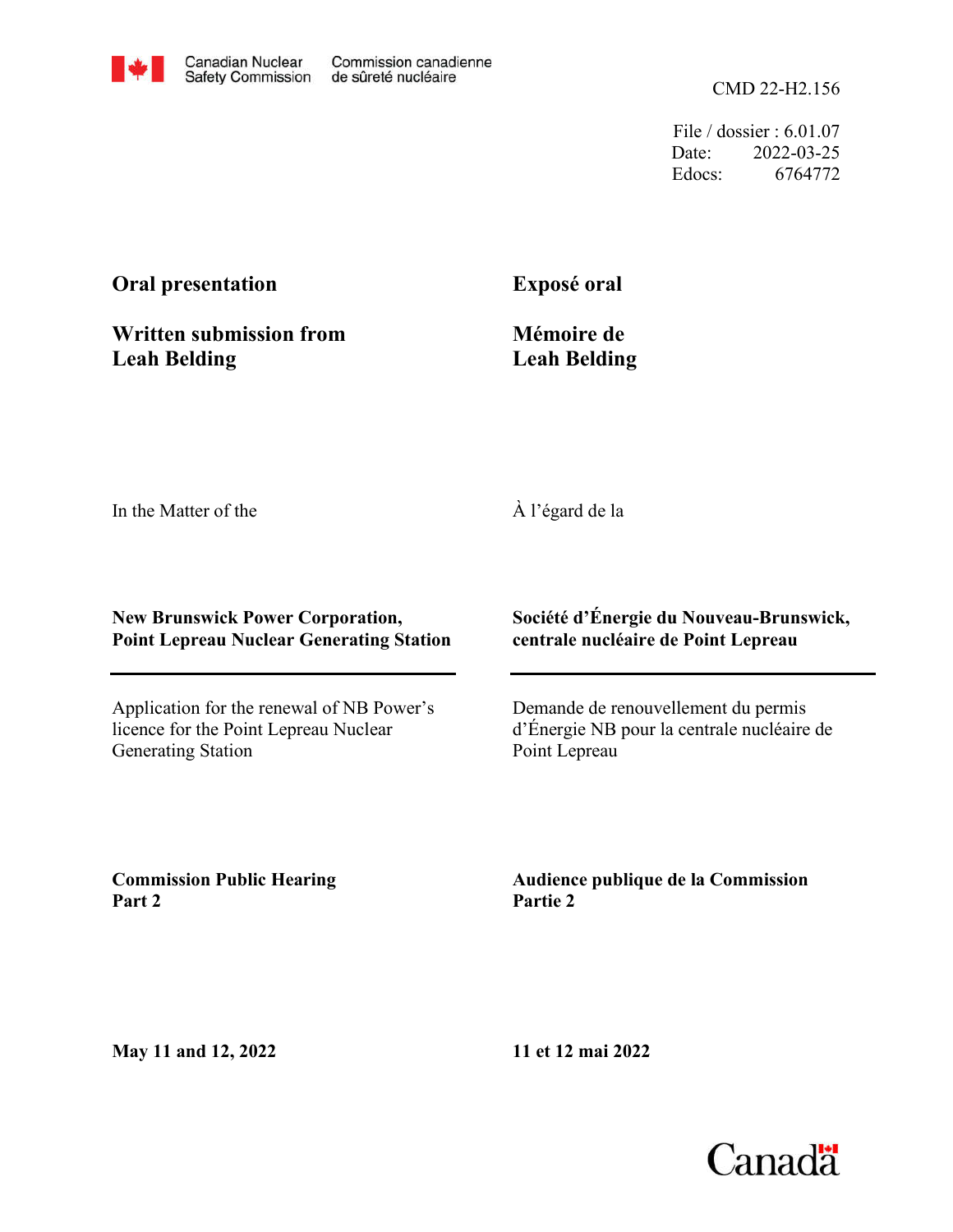March 23, 2022

Canadian Nuclear Safety Commission **ATTENTION: Commission Registry** 280 Slater Street, P.O. Box 1046, Station <sup>B</sup> Ottawa, ON, K1P 5S9 Email: interventions®cnsc-ccsn .gc.ca

### Sir/Madam

### **Re: Point Lepreau Operating License Renewal 2022**

As a Certified Shift Supervisor at the Point Lepreau Nuclear Generating Station, <sup>I</sup> am pleased to provide my support for the Station's licence renewal and to request a time for an oral submission at the May hearing in New Brunswick. My letter below outlines what <sup>I</sup> will speak on during my oral presentation.

My first work term at Point Lepreau was in 1998 after graduating High School. <sup>I</sup> was hired for a six-month term with the Service Maintenance Department. This allowed me to see various career disciplines that <sup>I</sup> would not have seen anywhere else. <sup>I</sup> was encouraged to meet / interview various other employees to better understand their backgrounds and responsibilities. The culture and the people at PLNGS certainly left <sup>a</sup> tasting impression and inspired <sup>a</sup> career with the Operations Department.

<sup>I</sup> was accepted into a two-year diploma program, studying Power Engineering Technology graduating in 2001. <sup>I</sup> was hired as a Power Plant Operator (PPO) and have continued to learn and grow since.

After finishing PPO training, <sup>I</sup> moved on to the Senior Power Plant Operator role in 2003, then to Control Room Operator (CR0) Training in 2006. <sup>I</sup> was licensed as the CR0 in 2008, working through refurbishment, re-start and continuous plant operation. In 2019 <sup>I</sup> completed Shift Supervisor training and have been assigned to shift since.